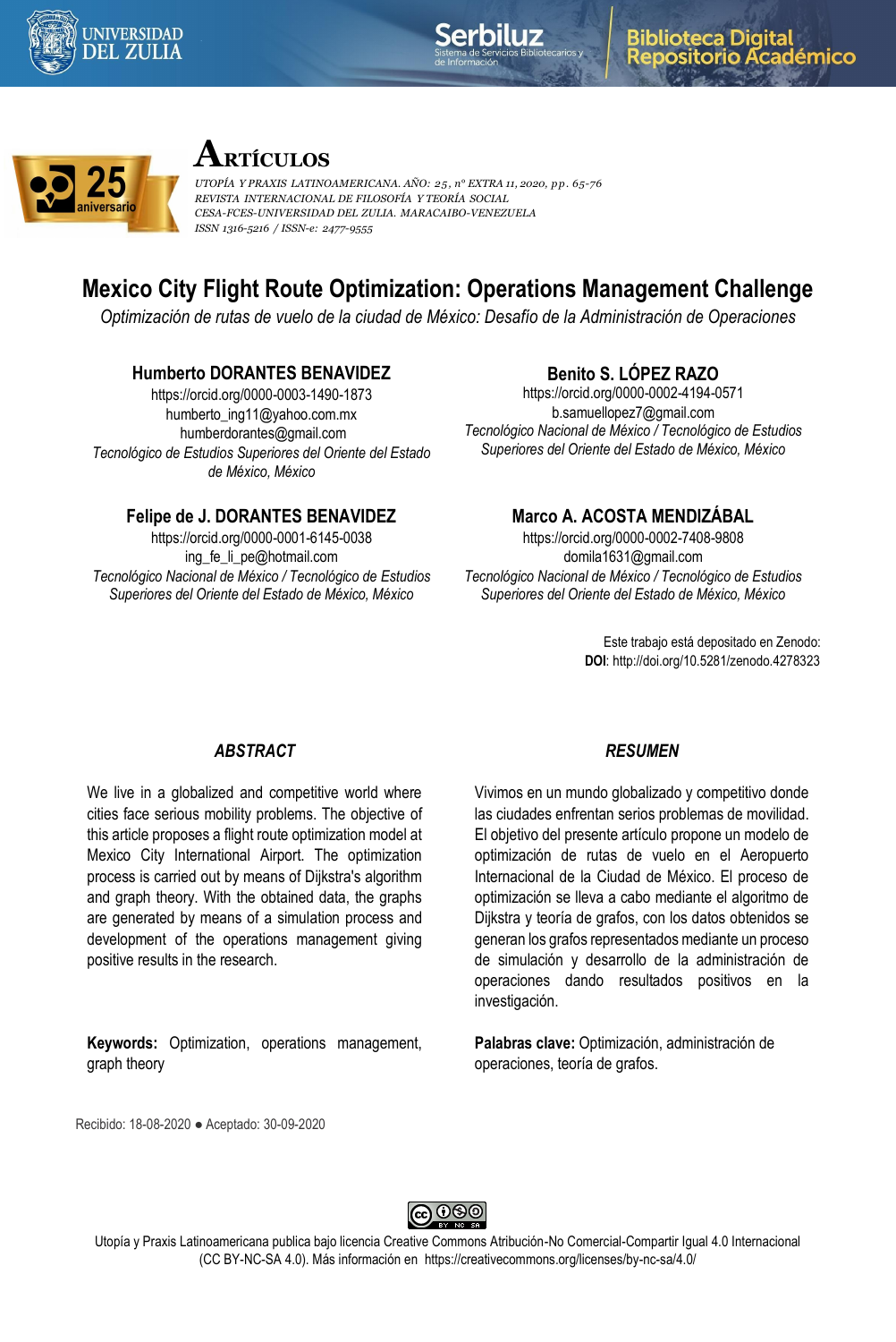#### *INTRODUCTION*

Nowadays one of the problems that afflict every society has to do with the amount of time it takes for individuals to move from one destination to another. Currently the International Airport of Mexico City, is exceeded by the demand for flights and lack of infrastructure, just to mention a few causes. This article proposes to generate an optimal route, as well as the re-planning of the same flight routes, since every society faces serious mobility problems, so intelligent air traffic control is important. In the last decades the development of computer tools or operations research methods for the resolution of real problems in the design of transport routes has increased, based on conceptual models such as artificial intelligence or neural networks among others, which are programmed and incorporate different algorithms depending on the complexity of the same.

The Industrial Revolution 4.0 (IR 4.0) era has become a reference for several countries in technological, economic, social, cultural, defense and security development. Indonesia also needs to implement this, if it wants to be highly competitive (Tosida, 2020, pp. 160-170) and so, is important to apply intelligent algorithms to complex problems in big cities.

To this end, it is proposed to respond to air traffic by means of a model that allows the optimization of the flight system at Mexico City's international airport through the modeling of the Dijkstra algorithm. In this paper some works related to the proposed research are presented, after that, methodology and the solution procedure are described. Introduces to the theorical concepts about computational complexity and graphs theory, the encoding and results are shown and makes an analysis of them. Finally, the conclusions obtained from this research work is shown.

#### *RELATED WORKS*

Some works on the subject of mobility propose unmanned aerial vehicles (Unmanned Aerial Vehicles), which turn out to be precisely the generation of trajectories in hostile environments, considering static and dynamic environments, which are characterized because the elements involved (obstacles and threats) are known at the time of the generation of the trajectory and there are no modifications during the flight (Pajares :2008, pp. 83-92).

(Rodríguez: 2017, pp. 288-298) Describes their methodology, School Bus Routing Problem, consists of finding an efficient sequence of routes for a fleet of school buses that pick up students at various stops satisfying various restrictions such as the maximum capacity of the bus, such as the maximum time and time limit to reach the destination.

(Jungnickel: 2008, pp 17-20) mentions in his work A real-time replanning algorithm based on a lyapunov stability index for subway lines the use of different methodologies seeks to respond to the conflict of land or air mobility. The present work defines the variables that must be taken into account to have a better air control, using different software to model the data, the routes of transfer in kilometers are determined analyzing the information to determine the graph that will allow to generate the mathematical model that will have different variables one of them the distance and that when being solved through the modeling, it will determine the points of arrival to different tourist places reducing times and optimizing the resources.

Some methodologies were applied for the Designation of the New Aviation Routes such as the methodology of Edsger DIJKSTRA, which refers to the Dijkstra algorithm, Leonhard Euler's Methodology that refers to the Theory of networks to make the Shortest Route, with the different distances from node to node resulting in the minimization of such Routes, which may occur in the process and delays. In conclusion, the present work allows to know in advance the short routes by means of the proposed mathematical model, the long aerial lapses will be able to be eliminated, allowing a control on the air traffic.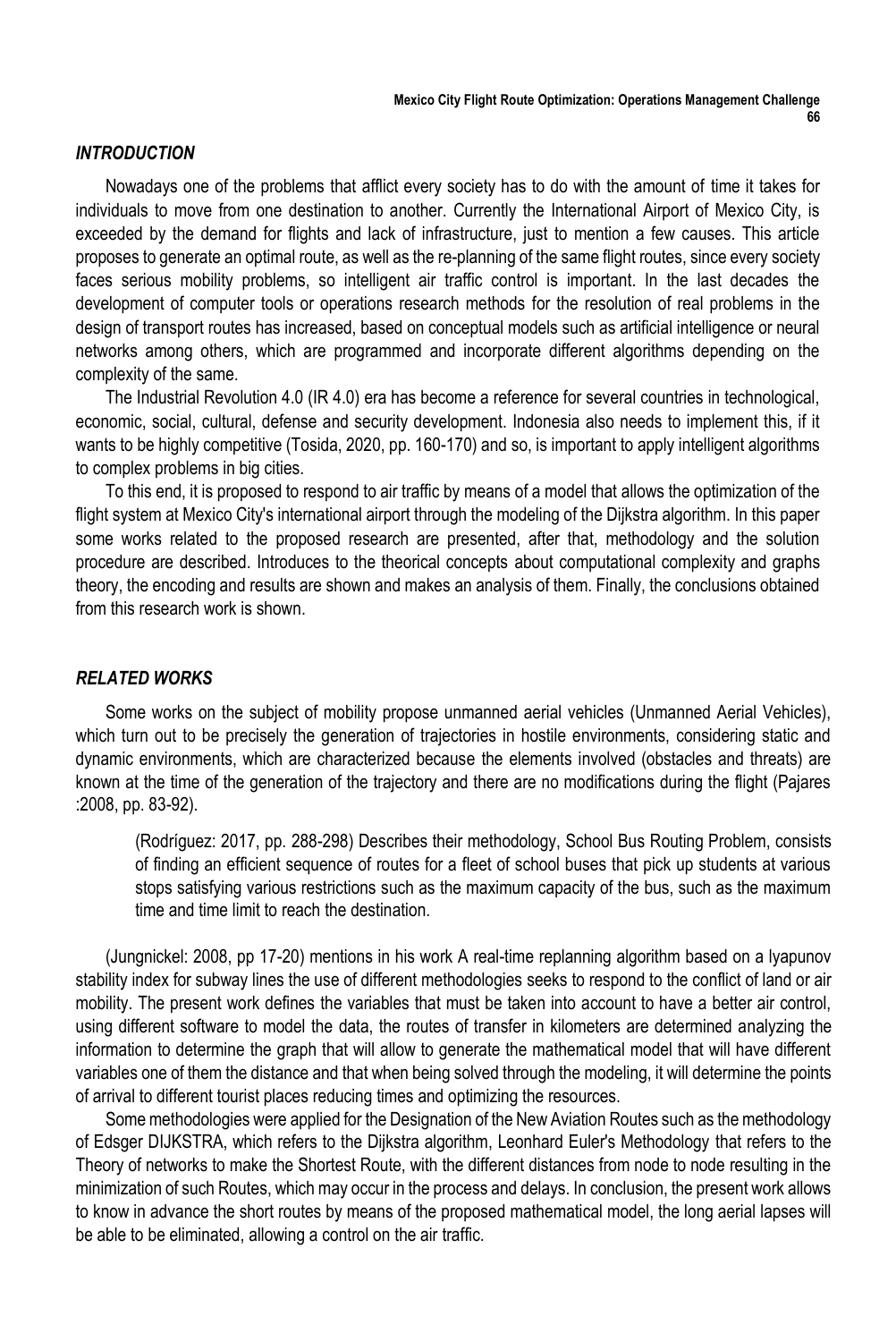Some investigations related to giving immediate response to air traffic, seek to optimize times and routes transfer. As mentioned in his work (Romero: 2017, pp 161-168). The genetic algorithms for optimization and study of transport trips, through the use of artificial intelligence, shows the implementation of a genetic algorithm (GA) as a tool to plan and optimize transport routes, with the aim of finding the best route destinations.

Many optimization problems require a better order to perform a given set of operations (Held: 2015, pp. 196-210).

(Espinal: 2011, pp. 28-32) Mentions in his article, an application of a computer tool based on the theory of graphs which deals with analyzing and solving (Capacitated Vehicle Routing Problem, CVRP), His study analyzed a fleet of 13 vehicles with the same specifications, the result was a saving of 21.9% in resources used since the routes can be covered using 2 fewer vehicles.

The present work proposes the generation of a new trajectory, as well as the re-planning of the same flight routes, since it faces serious mobility problems, so intelligent air traffic control is important. As mentioned in (Goncalo: 2018, pp. 1-19), proposes a new technique for searching new routes and paths called xTrenk the main idea is to find new routes through navigation search engines in many areas besides video games, namely communication network routing, robotic route planning and global positioning through system navigation systems just to mention some applications.

#### *METHODS*

The country must have adequate airport capacity for its development, as airports serve both passenger and freight transport. The capacity of an airport is determined from two perspectives, called "air" capacity and "ground" capacity. It is determined by various factors, such as the number of runways, the type of aircraft and the distance to be kept between them for safety reasons. The ground capacity refers to the number of passengers it can receive and is related to the capacity of the terminal and its services. The International Airport is saturated as it carries out more operations per hour than the limit set by the national aviation authority, which is reflected in sub-optimal services. It is estimated that from 75% of the use of the maximum capacity, the cost per operation increases. The current airport operates at more than 85% of its maximum capacity. In 2017 it received around 45 million passengers, which represents an increase of 7.2% with respect to the previous year. Due to the urban density of the area, it does not have space to expand (Ocampo: 2018).

Therefore, the Mexico City International Airport presents several problems, some of them are Installed capacity, infrastructure and above all, optimal and efficient air traffic control. This paper emphasizes the need to generate new aviation routes that will allow for the improvement of air traffic. To do this, we propose to respond to this problem by analyzing Dijkstra's algorithm with which we will give a new proposal to the problem of air traffic, using an analysis based on the theory of graphs (Jungnickel: 2008, pp. 17-20).

Professor Leonard Euler, Swiss mathematician (1807 - 1783) one of his most important works focused on the field of pure mathematics. Thus, he simplified the city plan by considering four points (vertices) joined by 7 roads (edges).

The problem was to see if it was possible to go through the diagram without lifting the pencil from the paper, going through all the points once and returning to the starting point. Euler demonstrated that such a route was impossible, since, if such a path existed, the number of edges in any vertex of the graph should be even (for each edge that carries a vertex there should be another one that comes out).

In the situations proposed by Leonard Euler, it is to get to symbolize the concrete problem with the use of a graphic scheme or graph formed by vertices and lines, which join those same vertices, from it, a possible solution to the initial problem posed will be studied through a reflection on the associated graphic scheme (Bondy: 1982).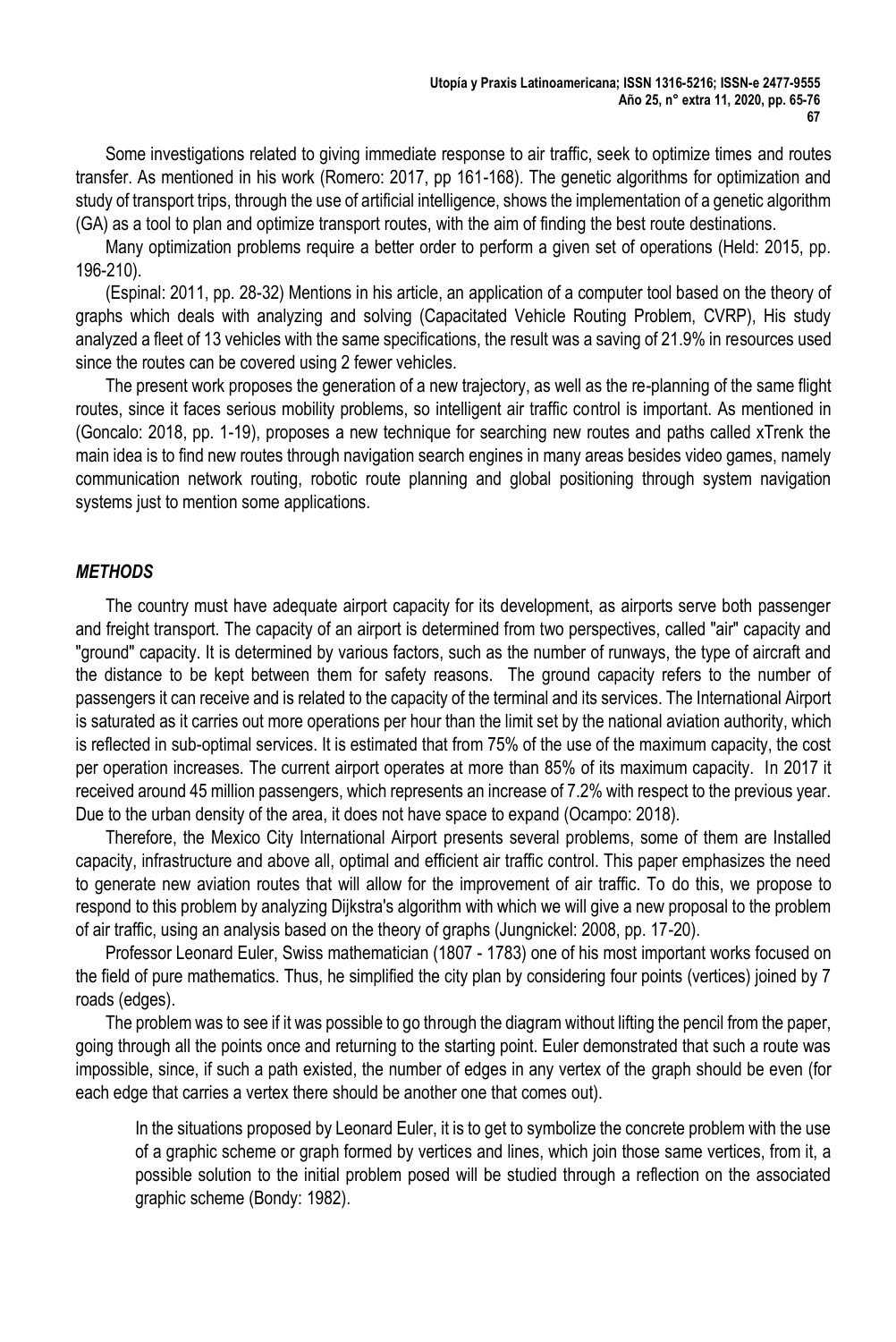#### *COMPUTATIONAL COMPLEXITY*

There is a scale to measure complexity, which includes, among others: P, Time-soluble polynomial; Pcomplete, the most difficult problems in P. NP problems with positive answers verifiable in polynomial time and NP-complete, the most difficult problems of NP. Many of these classes have a co-class that contains problems complementary to those of the original class. The problems that have a solution with order of linear complexity are the problems that are resolved in a time that relates linearly with its size. Although currently most of the algorithms solved by the machines have at most one complexity or polynomial computational cost, i.e. the ratio of the size of the problem to its execution is polynomial. These are problems grouped in class P (Cortés: 2004, pp.102-105).

## **Graph Theory**

The graphs can be considered formally as diagrams or drawings (diagrammatic representation), or algebraically as a pair of sets (algebraic representation). Networks are represented in the form of graphs or matrices, the latter being the form that allows us to easily carry out an analysis of the formal characteristics of the network (Wasserman: 1994), (Stanley: 1994).

The geometrical definition tells us that a G graph is a set of points in space, some of which are connected to each other by lines. (See fig. 1) We show an example of a network (Menéndez: 1998).



**Figure 1.** Geometric representation of Graph G.

The networks presented in the following paper are defined as a simple network G as the pair (V(G), E(G)), in which V(G) is a non-empty finite set of elements called vertices (or nodes, or points), and E(G) is a finite set of non-ordered pairs of elements of V(G) called edges (or lines); sometimes we will call the set of vertices and the set of edges from G to V(G) and E(G), respectively. For example, Figure 2 represents the simple graph G whose set of vertices  $V(G)$  is the set  $\{u, v, w, z\}$ , and whose set of edges  $E(G)$  is made up of the labels of the axes of the figures are often sources of confusion.

The pairs  $\{u, v\}$ ,  $\{v, w\}$ ,  $\{u, w\}$  and  $\{w, z\}$ . It is said that  $\{v, w\}$  is the edge which joins the vertices v and w and is designated in abbreviated form vw. Note that since E(G) is a set rather than a family, there can never be more than one edge joining a given pair of vertices in a single graph. (We use the word "family" to denote a collection of elements, some of which may appear several times; for example, (a, b, c) is a set, but (a, a, a, b, c) is a family (Calderero: 2003).



**Figure 2**. Geometric representation of Graph G.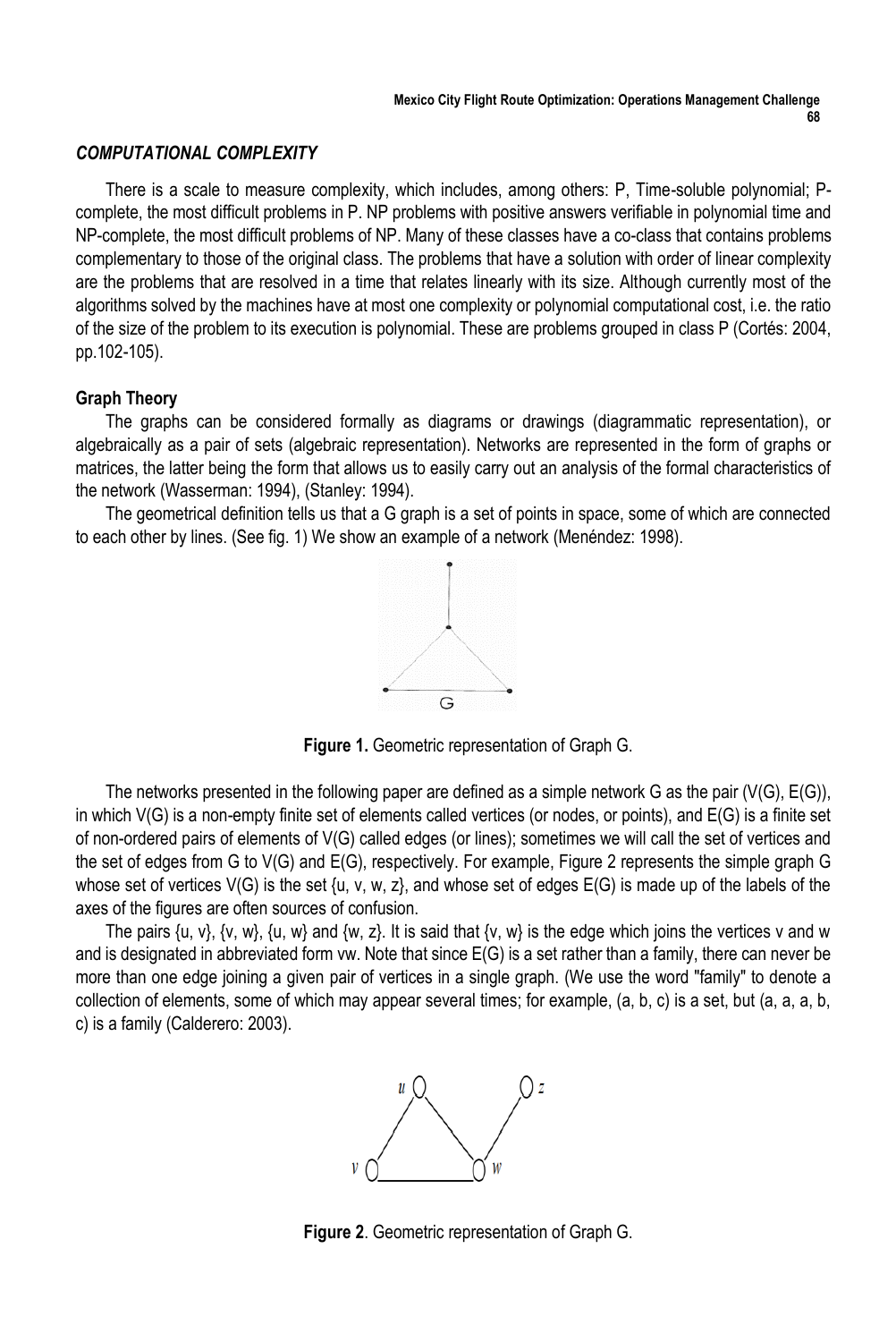Happens that many of the demonstrable results for simple graphs can be extended without difficulty to more general objects where two vertices may have more than one edge. Furthermore, it may often be desirable to lift the restriction that each edge must join two different vertices, and to allow for the existence of loops, i.e., edges that join a vertex to itself. The resulting object, which can have multiple loops and edges, is a general network, or simply a network. That according to that in which each vertex is once adjacent to all the others, so it can say that all the elements are related to each other (García: 2002).

A C graph is, in a more rigorous definition, a pair (V(G), E(G)), where V(G) is a non-empty finite set of elements called vertices, and E(G) is a finite family of non-ordered pairs of elements (not essentially different) from V(G) called edges; note that the use of the word "family" allows for multiple edges. We will call V(G) and E(G) a set of vertices and a family of edges of G, respectively. Thus, in the Fig. 2, V(G) is the set  $\{u, v, w, z\}$ and E(G) is the family composed of the edges  $\{u, v\}$ ,  $\{v, v\}$ ,  $\{v, v\}$ ,  $\{v, w\}$ ,  $\{v, w\}$ .  $\{v, w\}$ . "u. w, u. w, and w. z.".

One issue related to graph theory is the study of digraphs (often called oriented graphs or networks, although we will use the word 'network' in a somewhat different sense). A D digraph is defined as a pair (V(D), A(D)), where V(D) is a non-empty finite set of elements called vertices, and A(D) is a finite family of ordered pairs of V(D) elements called arcs (or oriented edges, or di-arists) (Wilson: 1972).

Graph theory has also served as an inspiration for the social sciences, especially for developing a nonmetaphorical concept of social network that substitutes the nodes for the social actors and verifies the position, centrality and importance of each actor within the network. This measure allows the quantification and abstraction of relationships (Taha: 2004).

## **Dijkstra's algorithm (minimum route)**

The problem of the shortest route can be solved using linear programming; however, because the simplex method is of exponential complexity, it is preferred to use algorithms that take advantage of the structure in network that one has for these problems. To do this, the algorithm maintains an S set of nodes whose minimum path end weights from the source node have already been determined (Espinal: 2011, pp. 28-32).

## **Applying the DIJKSTRA algorithm methodology**

Objective: To find optimal routes from one vertex of the network that we will call origin to all other vertices of the network. Dijkstra's algorithm will allow us to find one or several optimal routes between the origin node and all the other nodes of the network.

Dijkstra's algorithm. If ij is the shortest distance from source node 1 to node i, and dij (0) is defined as the distance in kilometres of the arc (i, j). Then the algorithm defines the node next to, or after, j as [uj, i] = [ui + dij, i], dij 0

The start node is [0, - -], which indicates that the node has no predecessor.

The nodes in Dijkstra's algorithm are of two classes: temporary and permanent. It is called temporary if it is changed or if a shorter path to a node can be found. When it is seen that no better path can be found, the state changes from temporary to permanent.

Steps:

- a) Label the source node (node 1) with the permanent label [0, -]. Match i =1. Step i.
- b) Calculate the temporary ones  $[ui + di]$ , i] for each node j that can be reached from node i, if j does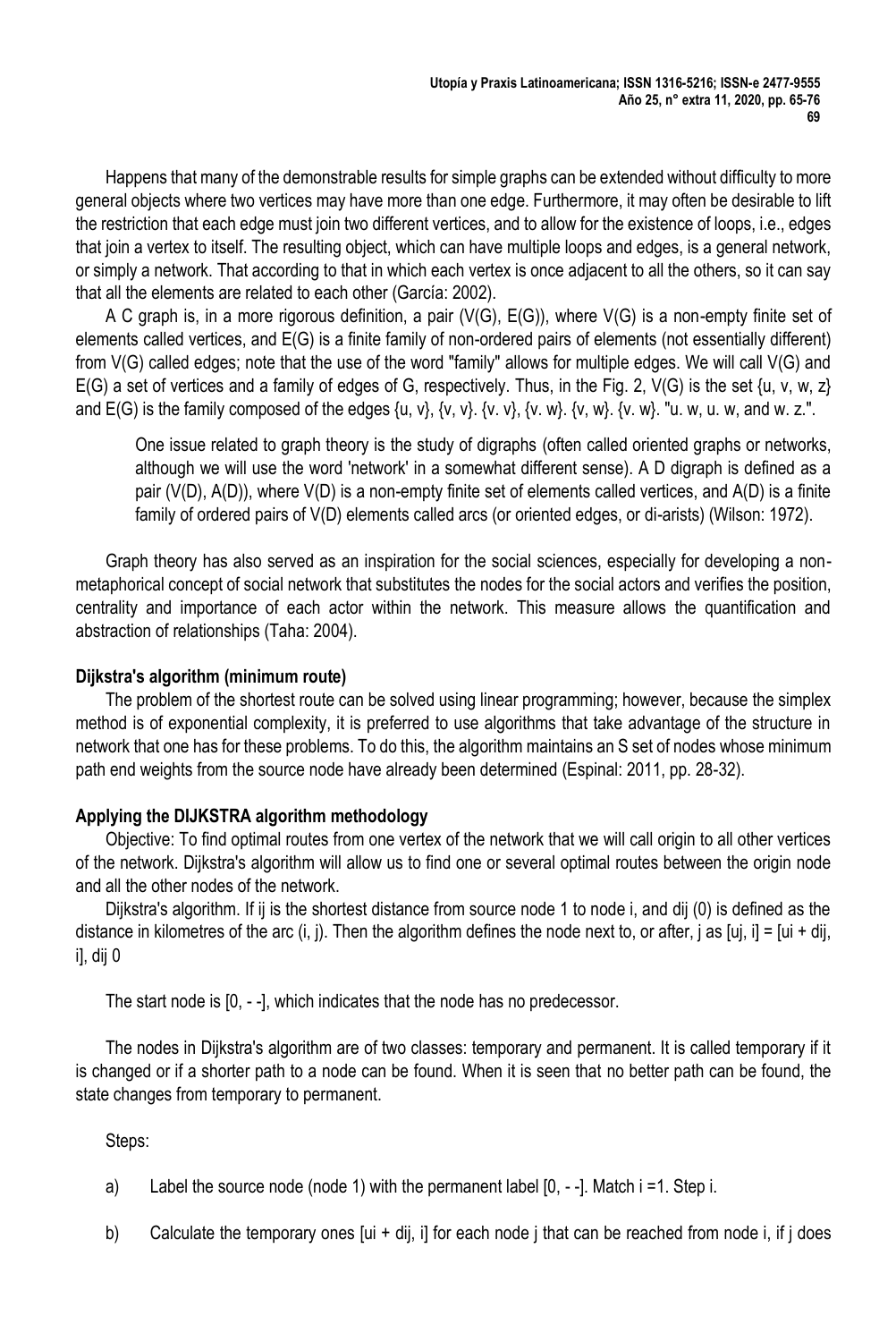not have a permanent label. If node j is already with [uj, k] by another node k, and if ui + dij uj, substitute [uj, k] by  $[ui + dij, il]$ .

c) If all the nodes are permanent, you must stop. Otherwise, select [ur, s] which has the shortest distance (=ur) between all temporary ones (ties are arbitrarily broken). Make i =r and repeat step i. (Taha: 2004).

## *LINGO SOFTWARE MATHEMATICAL MODELING*

The modeling made with the lingo program, allows to obtain the optimal routes for the different tourist sites. To avoid redundancy in the data, the programming code modelled in lingo from the starting point, which is the AICM, to the destination Manzanillo is presented as an example.

## **Program code**

First Solution:

First AICM Modeled Network - MANZANILLO Min=1052.13\*xA1 (N.AICM-Culiacán) +1008.42\*xA2 (Culiacán-Ixtapan) +1170.31\*xA3 (Ixtapan-La Paz)+221.74\*XA4 (La Paz-L. Mochis) +863.77\*xA5 (L. Mochis Manzanillo)+500.17\*XB1 (N. AICM-Huatulco) +1115.97\*xB2 (Huatulco-Cozumel)+1628.74\*xB3 (Cozumel-L. Cárdenas) +276.30\*xB4 (L. Cárdenas-Manzanillo) +485.50\*xC1 (N.AICM-Colima) +689.55\*xC2 (Colima-C. Victoria)+396. 58\*xC3 (C. Victoria-León) +1408.79\*xC4 (León-Chetumal) +1709.65\*xC5 (Chetumal-Manzanillo) +1540.41\*xA11 (Culiacán-Huatulco) +1557.22\*xA12 (Ixtapan-Cozumel) +1082.37\*xA13 (La Paz-L. Cárdenas) +811.74\*xA31 (La Paz-Manzanillo) +866.71\*xC21 (Colima-Huatulco) +1285.09\*xC22 (C. Victoria-Cozumel)+341.59\*xC23 (León-L. Cárdenas)+381.49\*xC32 (León-Manzanillo);

**Restrictions** ![ROUTE A]! 1052.13\*xA1+1008.42\*xA2+1170.31\*xA3+221.74\*XA4+863.77\*xA5;

![ROUTE B]! 500.17\*XB1+1115.97\*xB2+1628.74\*xB3+276.30\*xB4;

![ROUTE C]! 485.50\*xC1+689.55\*xC2+396.58\*xC3+1408.79\*xC4+1709.65\*xC5;

![ POSSIBLE ROUTE 1A THROUGH B]! 1540.41\*xA11+500.17\*XB1 1+1115.97\*xB2+1628.74\*xB3+276.30\*xB4;

![POSSIBLE ROUTE 12A THROUGH B]! 1557.22\*xA12+1115.97\*xB2+1628.74\*xB3+276.30\*xB4;

![POSSIBLE ROUTE 13A THROUGH B]! 1082.37\*xA13+1628.74\*xB3+276.30\*xB4;[possible route 13a through b]! 811.74\*xA31+1628.74\*xB3+276.30\*xB4;

![POSSIBLE ROUTE 21C GOING THROUGH B]! 866.71\*xC21+500.17\*XB1+1115.97\*xB2+1628.74\*xB3+276.30\*xB4;

![POSSIBLE ROUTE 22C THROUGH B]! 1285.09\*xC22+1115.97\*xB2+1628.74\*xB3+276.30\*xB4;

![POSSIBLE ROUTE 23C THROUGH B]! 341.59\*xC23+1628.74\*xB3+276.30\*xB4;

![POSSIBLE ROUTE 23C THROUGH B]! 381.49\*xC32+1628.74\*xB3+276.30\*xB4;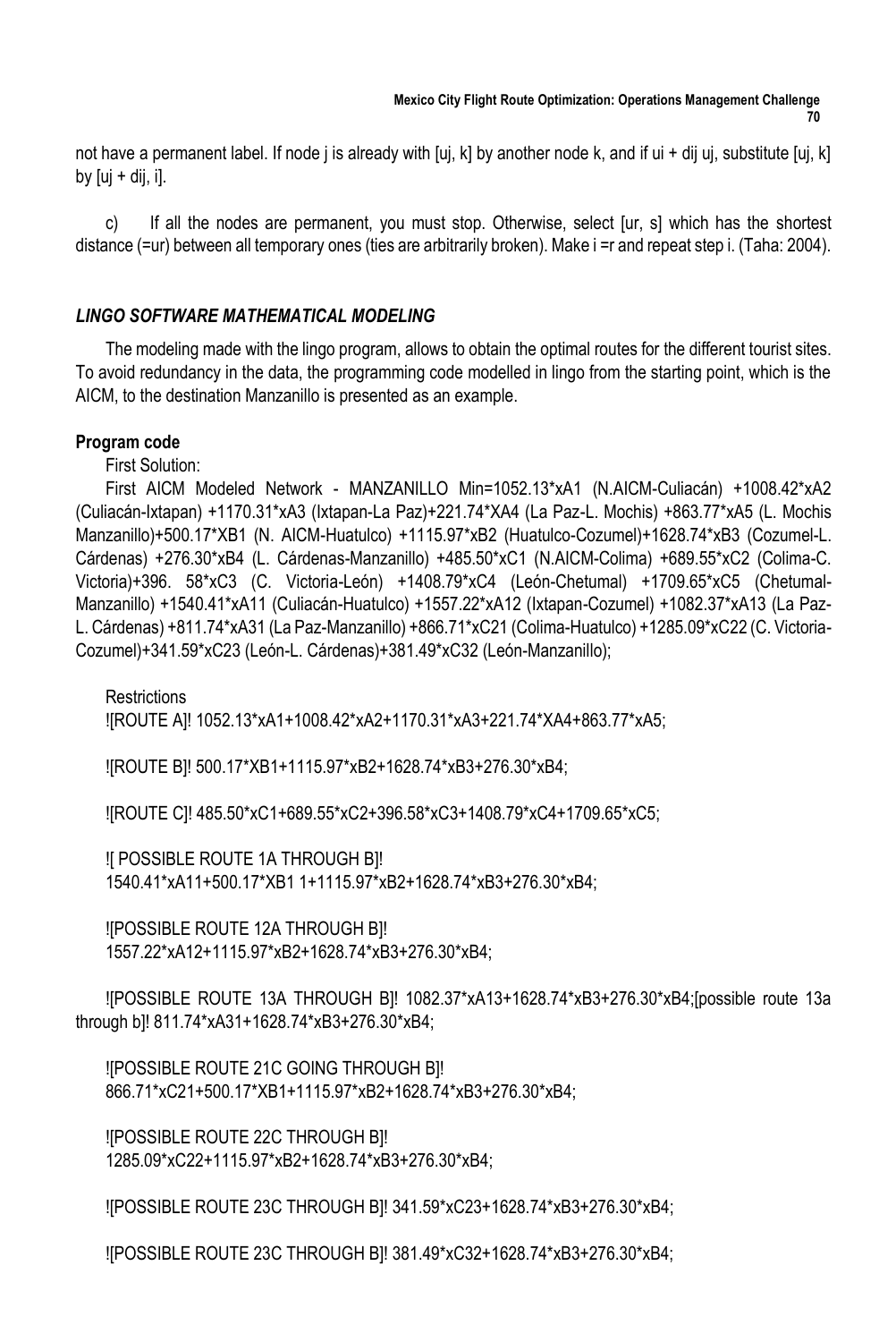After Mathematical Modeling, there is only one optimal route from the New AICM to Manzanillo by this method: N. AICM COLIMA C. VICTORIA LEON MANZANILLO. As seen in Fig. 3.

|  |  |  |  | <u>DISHE XINE OO DIDO SEE O AGE YK</u> |  |  |  |  |  | XA1 XA2 XA3 XA4 XA5 XB1 XB2 XB3 XB4 XC1 XC2 XC3 XC4 XC5 XA11 XA12 XA13 XA31 XC21 XC22 XC23 XC32 C01 |  |
|--|--|--|--|----------------------------------------|--|--|--|--|--|-----------------------------------------------------------------------------------------------------|--|
|  |  |  |  | 276.3 485.5                            |  |  |  |  |  |                                                                                                     |  |
|  |  |  |  |                                        |  |  |  |  |  |                                                                                                     |  |

**Figure 3.** Optimal Solution Chart.

# *RESULTS*

In the present investigation, risks are detected in the transfer times from one destination to another in the international airport of Mexico City, as well as the current routes present delays and setbacks that affect the end user. The route proposed to optimize the problem of arrivals at the AICM was determined by measuring the new routes at the New Mexico City international airport using the Google Maps tool. This measurement is based (in kilometers) and will be used in the modeling of the network.

In Fig. 4. the Google Maps tool is used to measure the point of origin with its respective location and the destination zone where the different international airports are located.



**Figure 4.** Graphical representation of national flights.

As shown in Fig. 4, the distances in kilometers of the different domestic flights were determined and are shown in Table 1. Same as used to generate the networks and the simulation using Dijkstra's algorithm, the distances with the shortest route optimizing the arrival times of the domestic flights.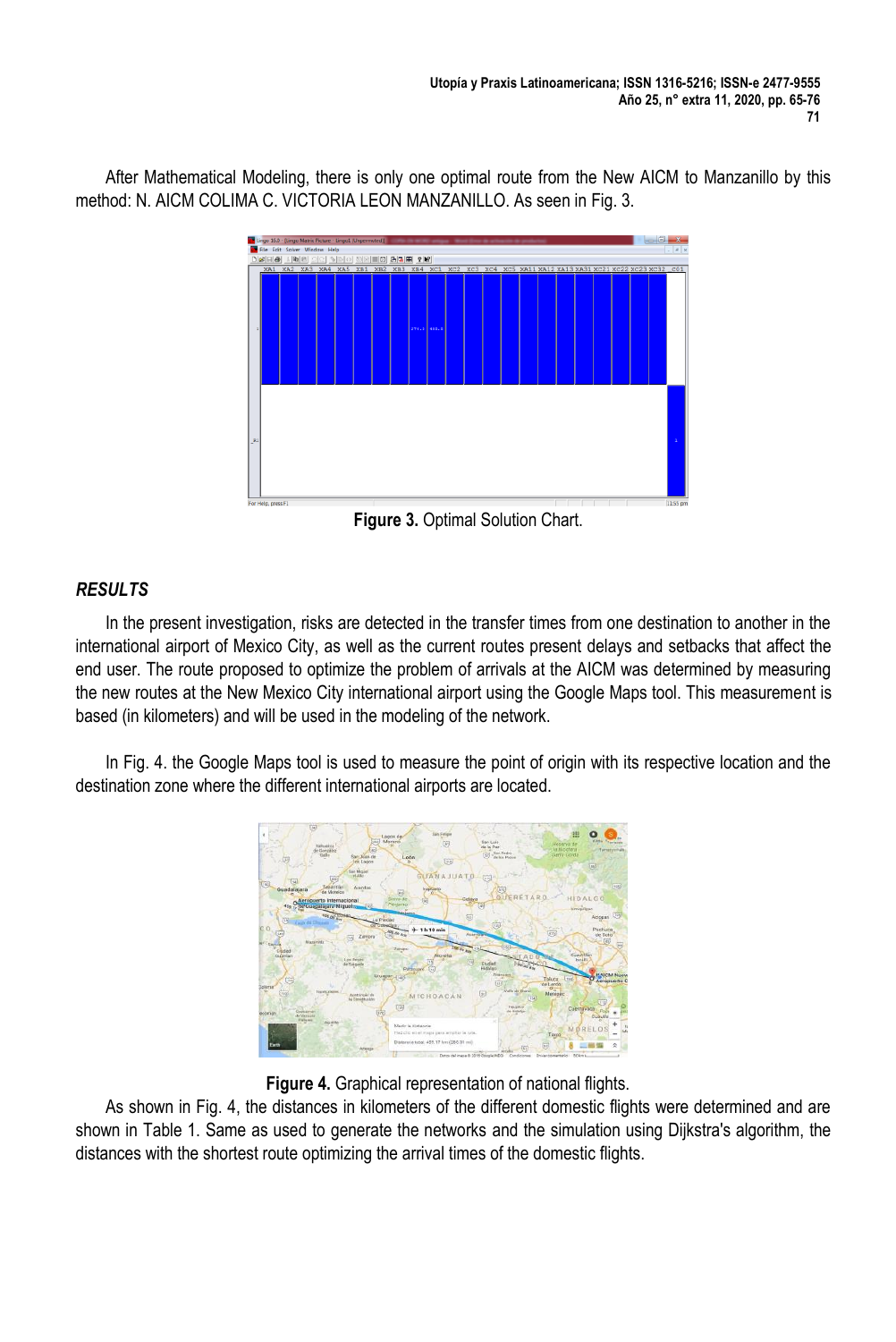| N°             | Punto de partida | <b>Destinos</b>                          | Kilómetros  |
|----------------|------------------|------------------------------------------|-------------|
| 1              | <b>AICM</b>      | Miguel hidalgo, Guadalajara              | 459.17 km   |
| $\overline{2}$ | <b>AICM</b>      | General Ignacio Pesquería,<br>Hermosillo | 1,615.77 km |
| 3              | <b>AICM</b>      | Francisco Sarabia, Durango               | 774.01 km   |
| 4              | <b>AICM</b>      | Ciudad Obregón                           | 1,409.38 km |
| 5              | <b>AICM</b>      | Ciudad Juárez                            | 1,551.57 km |
| 6              | <b>AICM</b>      | Ciudad del Carmen                        | 762.96 km   |
| 7              | <b>AICM</b>      | Acapulco                                 | 316.56 km   |
| 8              | <b>AICM</b>      | Aguascalientes                           | 425.25 km   |
| 9              | <b>AICM</b>      | Campeche                                 | 890.17 km   |
| 10             | <b>AICM</b>      | Cancún                                   | 1,274.97 km |
| 11             | <b>AICM</b>      | Chetumal                                 | 1,127.67 km |
| 12             | <b>AICM</b>      | Ciudad Victoria                          | 474.82 km   |
| 13             | <b>AICM</b>      | Colima                                   | 485.50 km   |
| 14             | <b>AICM</b>      | Cozumel                                  | 1,265.34 km |
| 15             | <b>AICM</b>      | Culiacán                                 | 1,052.13 km |
| 16             | <b>AICM</b>      | Huatulco                                 | 500.17 km   |
| 17             | <b>AICM</b>      | Ixtapan - Zihuatanejo                    | 334.19 km   |
| 18             | <b>AICM</b>      | La paz                                   | 1,284.24 km |
| 19             | <b>AICM</b>      | Lázaro Cárdenas                          | 377.61 km   |
| 20             | <b>AICM</b>      | León - El Bajío                          | 314.18 km   |

**Table 1.** Calculation of the different flight destinations from the Mexico City International Airport in Kilometers for the problem resolution using Dijkstra's algorithm.

Below is the proposal of the new network Modeled using the Graph Software the data obtained from Table 1, in which the distances from the International Airport of Mexico City to the different National Airports were determined, the network is built, hoping to find an optimal route proposal which will reduce the arrival times to the different destination points, being the new AICM the point of origin, consequently the blue arc shape shown in figure 3 represents the distance from one airport to another, each node is connected from one point to another and both form a network that will be modeled as shown in Fig. 5.

| 图 ■90 0 克尼福人才发展中国国民国产区风食风景 瓦克 m                                            |         |      |        |         |         |                                                                                                     |         |         |         |                    |        |        |
|----------------------------------------------------------------------------|---------|------|--------|---------|---------|-----------------------------------------------------------------------------------------------------|---------|---------|---------|--------------------|--------|--------|
| <b>JA RREBE BEB NAAA</b>                                                   |         |      |        |         |         |                                                                                                     |         |         |         |                    |        |        |
| KAGE BYYY ACADEBUR                                                         |         |      |        |         |         |                                                                                                     |         |         |         |                    |        |        |
| Valor (Nodos) Minimo (Arcos) Máximo (Arcos) Coste (Arcos) Eliqueta (Arcos) |         |      |        |         |         |                                                                                                     |         |         |         |                    |        |        |
|                                                                            |         |      |        |         |         | OrigerIDestino N AICM CULIACAN COLIMA C VICTORIA HUATULOO COZUMEL L CARDENAZ CHETUMAL IXTAPAN L PAZ |         |         |         | MANZANLLO L. MOCHS |        | LECN   |
| N. AICM                                                                    | 1052.13 | 4855 |        | 500.17  |         |                                                                                                     |         |         |         |                    |        |        |
| <b>CULIACAN</b>                                                            |         |      |        | 1540.41 |         |                                                                                                     |         | 1008 42 |         |                    |        |        |
| <b>COLIMA</b>                                                              |         |      | 689.55 | 868.71  |         |                                                                                                     |         |         |         |                    |        |        |
| C. VICTORIA                                                                |         |      |        |         | 1285.09 |                                                                                                     |         |         |         |                    |        | 396.58 |
| <b>HUATULCO</b>                                                            |         |      |        |         | 1115.97 |                                                                                                     |         |         |         |                    |        |        |
| COZUMEL                                                                    |         |      |        |         |         | 1628.74                                                                                             |         |         |         |                    |        |        |
| L CARDENAZ                                                                 |         |      |        |         |         |                                                                                                     |         |         |         | 585.67             |        |        |
| <b>CHETUMAL</b>                                                            |         |      |        |         |         |                                                                                                     |         |         |         | 1709.65            |        |        |
| <b>IXTAPAN</b>                                                             |         |      |        |         | 1557.22 |                                                                                                     |         |         | 1170.31 |                    |        |        |
| L PAZ                                                                      |         |      |        |         |         | 1082.37                                                                                             |         |         |         | 811.74             | 221.74 |        |
| <b>MANZANILLO</b>                                                          |         |      |        |         |         |                                                                                                     |         |         |         |                    |        |        |
| L MOOHS                                                                    |         |      |        |         |         |                                                                                                     |         |         |         | 883.77             |        |        |
| <b>LEON</b>                                                                |         |      |        |         |         | 341.59                                                                                              | 1408.79 |         |         | 381.49             |        |        |

**Figure 5.** Graphs of domestic flights to find the Minimum Route.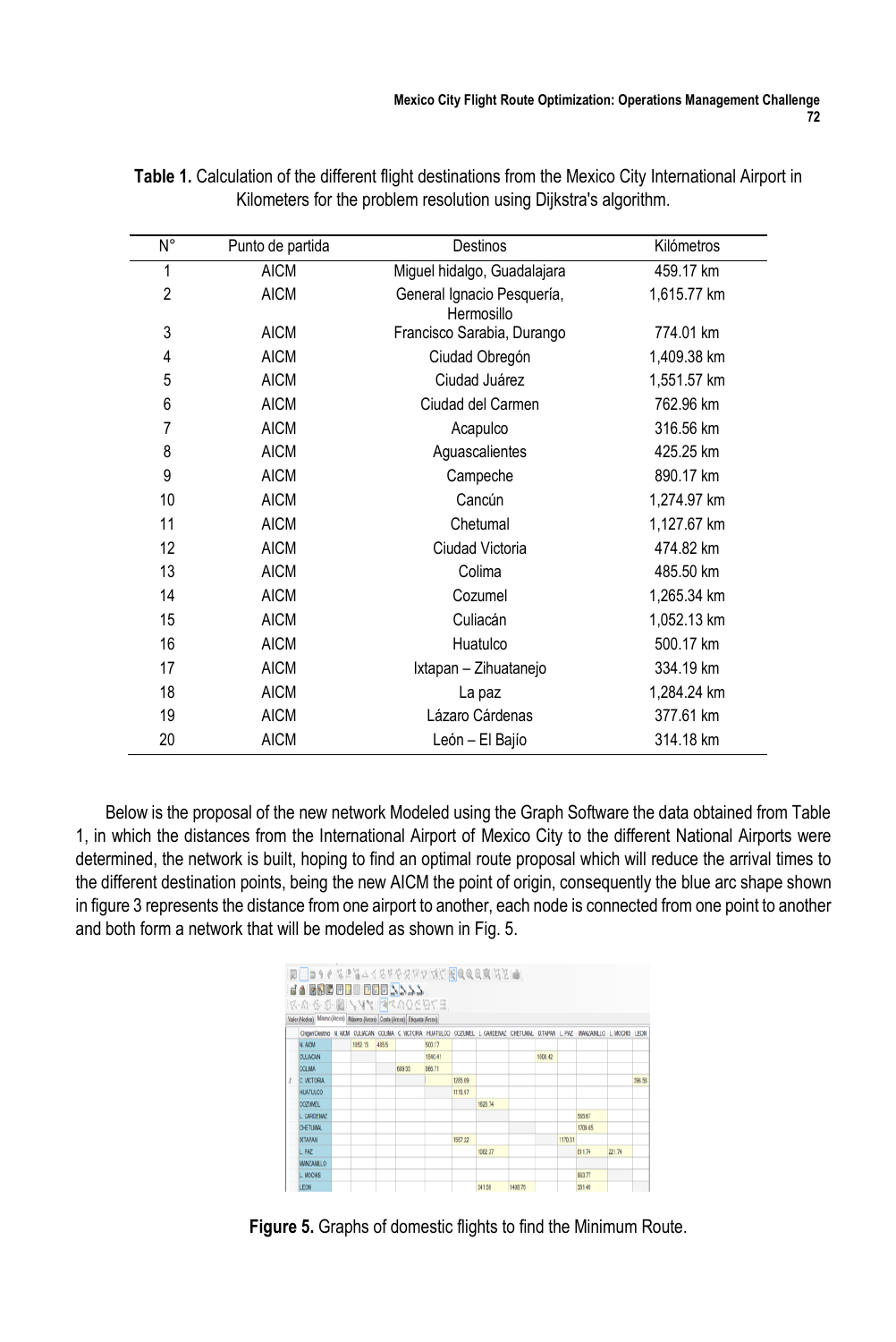A network of 15 connected nodes will be generated which will generate new AICM starting points towards the various national destinations, but always with the starting point of the modelled network being the AICM point of origin consequently the arcs are the distances from one airport to another thus building a network that is related from one point to another that will later have to be modeled to find the shortest route as can be seen in Fig. 6.



**Figure 6.** Graphs of national flights to find the optimal route for the model.

#### *CONCLUSIONS*

In this work a new strategy is presented that addresses the search and response on the problem of air traffic, since the allocation is often not correct, the research presents a proposal to optimize flight times from a point (n) to a point (m), gives optimal way. We especially emphasize on the markets of the United States and Europe.

Currently the company is evaluating new routes for better air control in order to minimize their routes for operational staff and achieve the goal of reducing time and costs, by discharging the new routes can be achieved great changes such as generating greater awareness in terms of optimization, will have new guidelines that will generate added value to the department of Civil Aviation and Air Control. Once authorized, it can be implemented in other airports in Mexico.

#### **Acknowledgements**

[1] Acknowledgement to the reviewers of this article for their valuable contributions.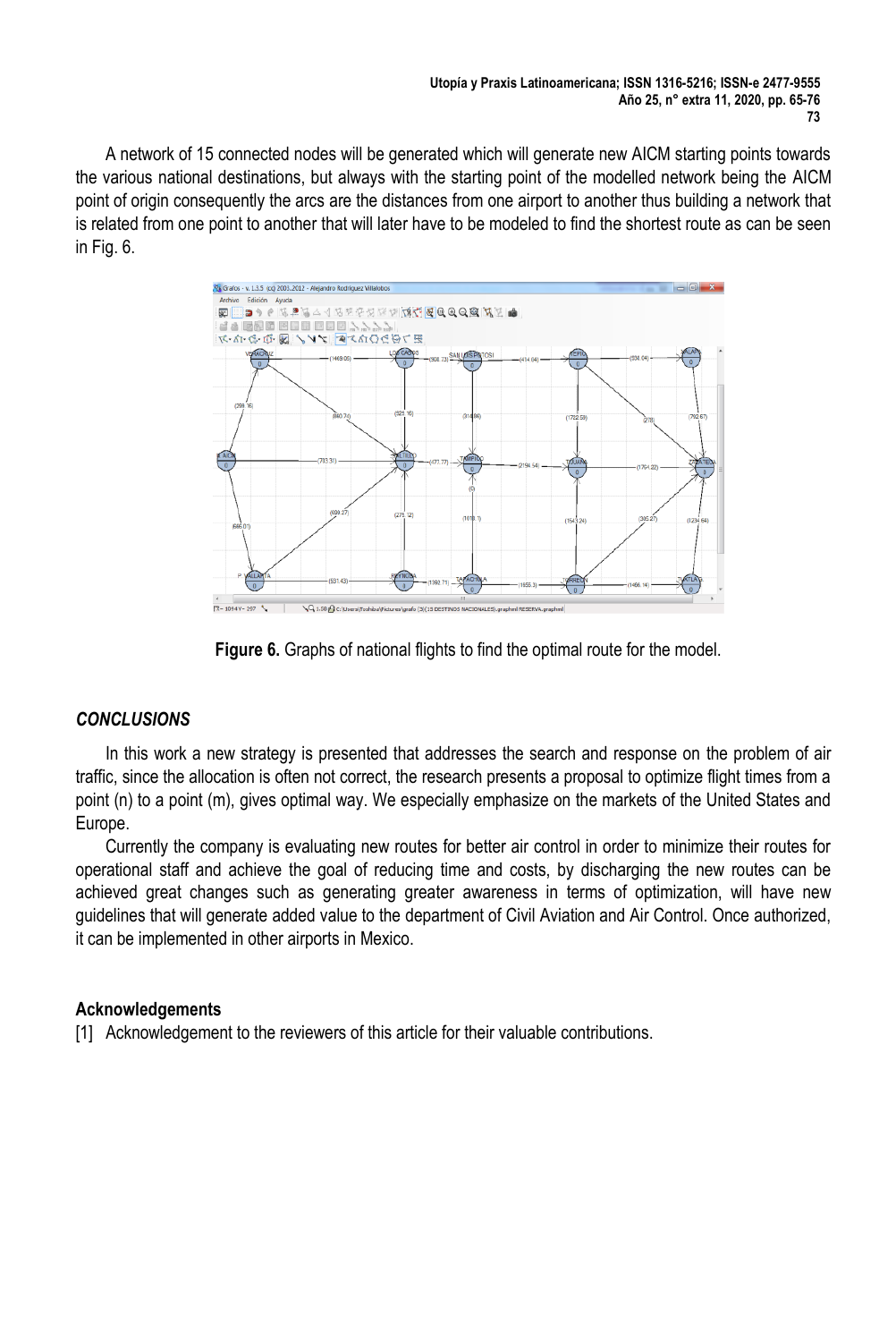## *BIBLIOGRAPHY*

BERBEY, A., GALAN, R., SEGUNDO SAN, P., BOBI SANZ, J., & CABALLERO, R. (2014). Un algoritmo de replanificación en tiempo real basado en un índice de estabilidad de Lyapunov para líneas de metro. Revista Iberoamericana de Automática e Informática Industrial, 167-178

BONDY, J., & MURTY, U. (1982). Graph Theory Whih Applications. Canada: North-Holland.

CALDERERO HERNÁNDEZ, J. (2003). Estudio de libros de texto de Ciencias de la Naturaleza mediante análisis cuantitativo basado en la Teoría de Grafos. Madrid: Servicio de Publicaciones.

CORTÉS, A. (2004). Teoría de la complejidad computacional y teoría de la computabilidad. RISI, 1(1), 102- 105.

ESPINAL CORREA, A., FLÓREZ COGOLLO, J., & LOPEZ SALAZAR, J. (2011). Solving capacitated vehicles routing problems using graph theory. Avances en Sistemas e Informática, 28-32.

GARCÍA, C., & LÓPEZ, J. (2002). Matemática Discreta Problemas y Ejercicios Resueltos. México: Prentice Hall.

GONCALO P, A., & GOMES, A. J. (2018). xTrek: An Influence-Aware Technique for Dijkstra´s and A\* Pathfinders. International Journal of Computer Games Technology, 1-19. Google Maps. (2017).

HELD, M., & KARP, R. M. (2015). Dynamic Programming Approach to Sequencing Problems. Society for Industrial and Applied Mathematics, 196-210.

JUNGNICKEL, & DIETER. (2004). Graphs Networks and Algorithms. Spinger-Verlag.

JUNGNICKEL, D. (2008). Graphs, Networks and Algorithms. Berlín: 17-20.

MENÉNDEZ VELÁZQUEZ, A. (1998). Una Breve Introducción a la Teoría de Grafos. España: Suma.

OCAMPO, M. (2018). Opciones para solucionar la saturación del Aeropuerto Internacional de la Ciudad de México.

PAJARES, G., & AL, E. (2008). Generación de trayectorias y toma de decisiones para UAVs. Revista Iberoamericana de Automática e Informática Industrial, 83-92

RAMÍREZ, B. T. (20 DE NOVIEMBRE DE 2018). Califican a la CDMX como la ciudadcon peor tráfico delplaneta. La jornada, págs. 10-11.

RODRÍGUEZ PEREZ, R., & AGUIRRE HERNANDEZ, A. (2017). Un algoritmo de Estimación de Distribuciones copulado con la Distribución Generalizada de Mallows para el problema de Ruteo de Autobuses Escolares con Selección de Paradas. Revista Iberoamericana de Automática e Informática Industrial, 288-298.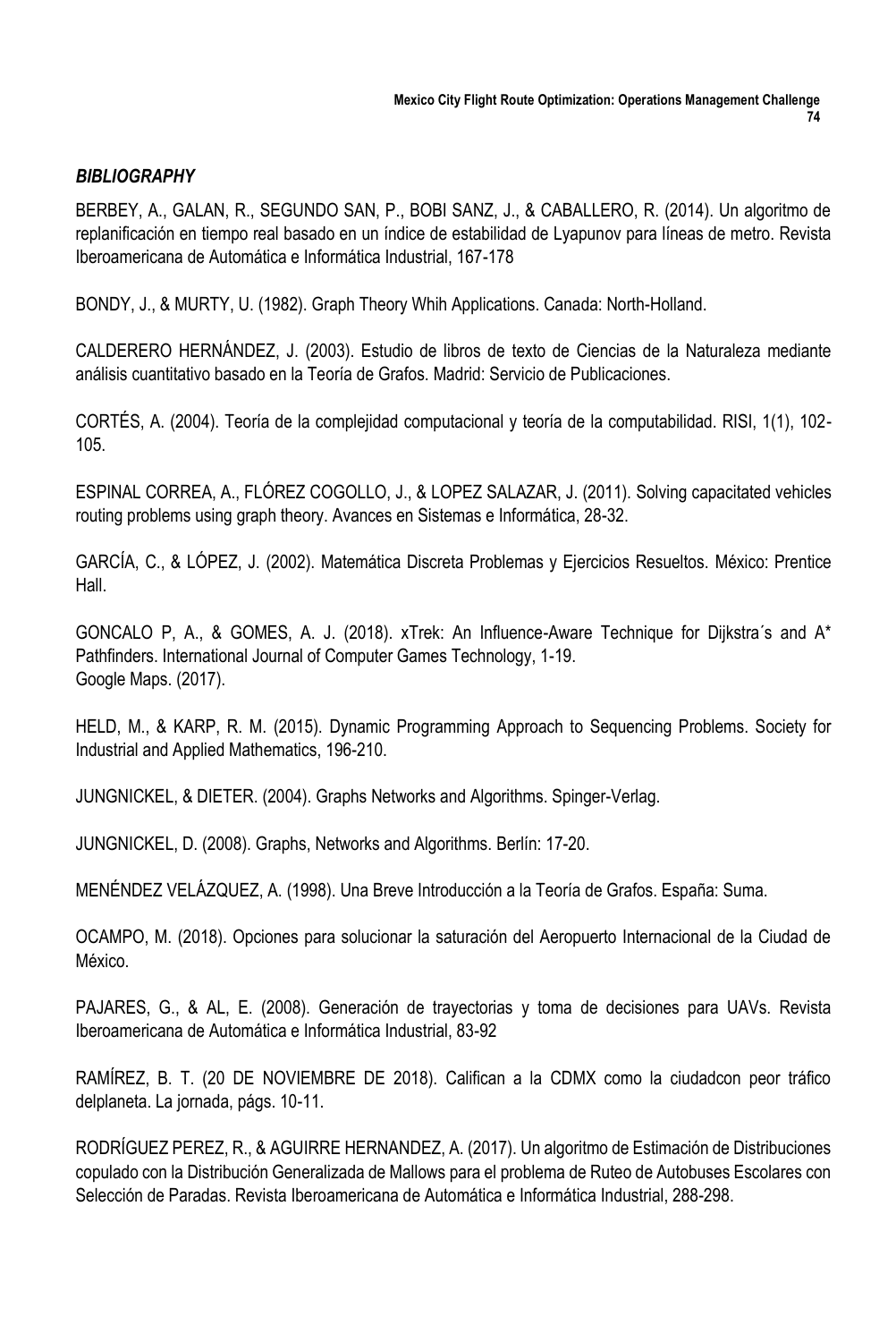ROMERO PARRA, M. C., BENAVIDES PANTOJA, J. F., & RAMOS GIRALDO, F. N. (2017). Genetic algorithms for optimization and study trasport tours. Visión Electrónica, 161-168.

STANLEY, W., FAUST, K., & STANLEY. (1994). Social Network Analysis: Methods and Applications. United States of America: Cambridge University Press.

TAHA, H. A. (2004). Investigación de Operaciones. México: Pearson.

TOSIDA, E.T., WAHYUDIN, I., ANDRIA, F., SANURBI, A.D., WARTINI, A. (2020). Optimization of Indonesian Telematics Smes cluster: Industry 4.0 challenge. Utopía Y Praxis Latinoamericana Revista Internacional De Filosofía Y Teoría Social, 160-170.

WASSERMAN, S., & FAUST, K. (1994). Social Network Analysis: Methods and Applications. Cambridge University Press

WILSON, R. J. (1972). Introduction to Graph Theory. Oliver and Boyd: London.

YUNRUI BI, J. L. (2011). Singe Intersection Signal Control and Simulation Based on Fuzzy Logic. Third International Conference on Intelligent Human-Machine Systems and Cybernetics, 87-89.

# *BIODATA*

**Humberto DORANTES BENAVIDEZ:** Master in administration sciences with the specialty in High Quality Management, he has given several graduate seminars among which, Innovation and Creative Development for small and medium enterprises at the Universidad Mexiquense del Bicentenario. He is currently a research professor, teaching at the undergraduate and graduate levels at the Tecnológico de Estudios Superiores del Oriente del Estado de México, leader of the academic group and desirable profile PRODEP of (TECNM), has several articles published in indexed journals and book chapters, belongs to the Network of researchers of the Center for International Research (REDCEDINTER) and Ibero-American Network of Research Academies, A. C (REDIBAI). He has participated as a lecturer in national and international conferences. He is currently a student of the seventh semester in systems engineering of the postgrad program ESIME Zacatenco, of the Instituto Politécnico Nacional. ORCID ID: 0000-0003-1490-1873.

**Benito S. LOPEZ RAZO:** Computer Engineer and Master in Computer Science by Universidad Autónoma del Estado de México. He received his degree in Computer Science with a specialization in Information Systems. He is professor with desirable profile PRODEP of (TECNM) at the Tecnológico de Estudios Superiores del Oriente del Estado de México and Universidad Autónoma del Estado de México, has several articles published in indexed journals and book chapters, belongs to the Network of researchers of the Center for International Research (REDCEDINTER) and Ibero-American Network of Research Academies, A. C (REDIBAI). He has participated as lecturer in national and international conferences. ORCID ID: 0000-0002-4194-0571.

**Felipe DORANTES BENAVIDEZ:** Master in Industrial Engineering, is desirable profile PRODEP by the (TECNM), is currently a professor of the Tecnológico de Estudios Superiores del Oriente del Estado de Mexico, belongs to the Network of researchers at the Center for International Research (REDCEDINTER) and Red Iberoamericana de Academias de Investigación, A.C (REDIBAI). ORCID ID. 0000-0001-6145-0038.